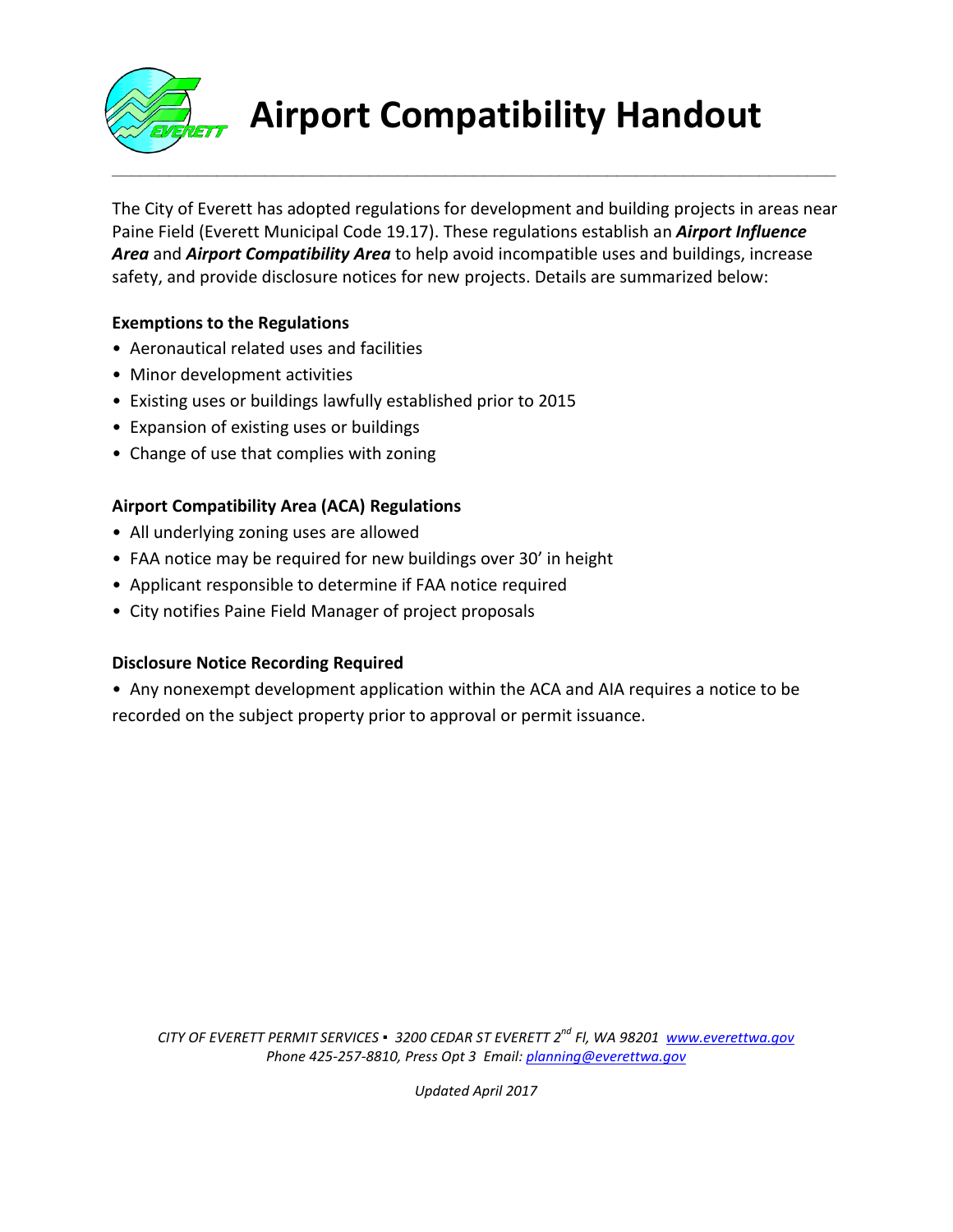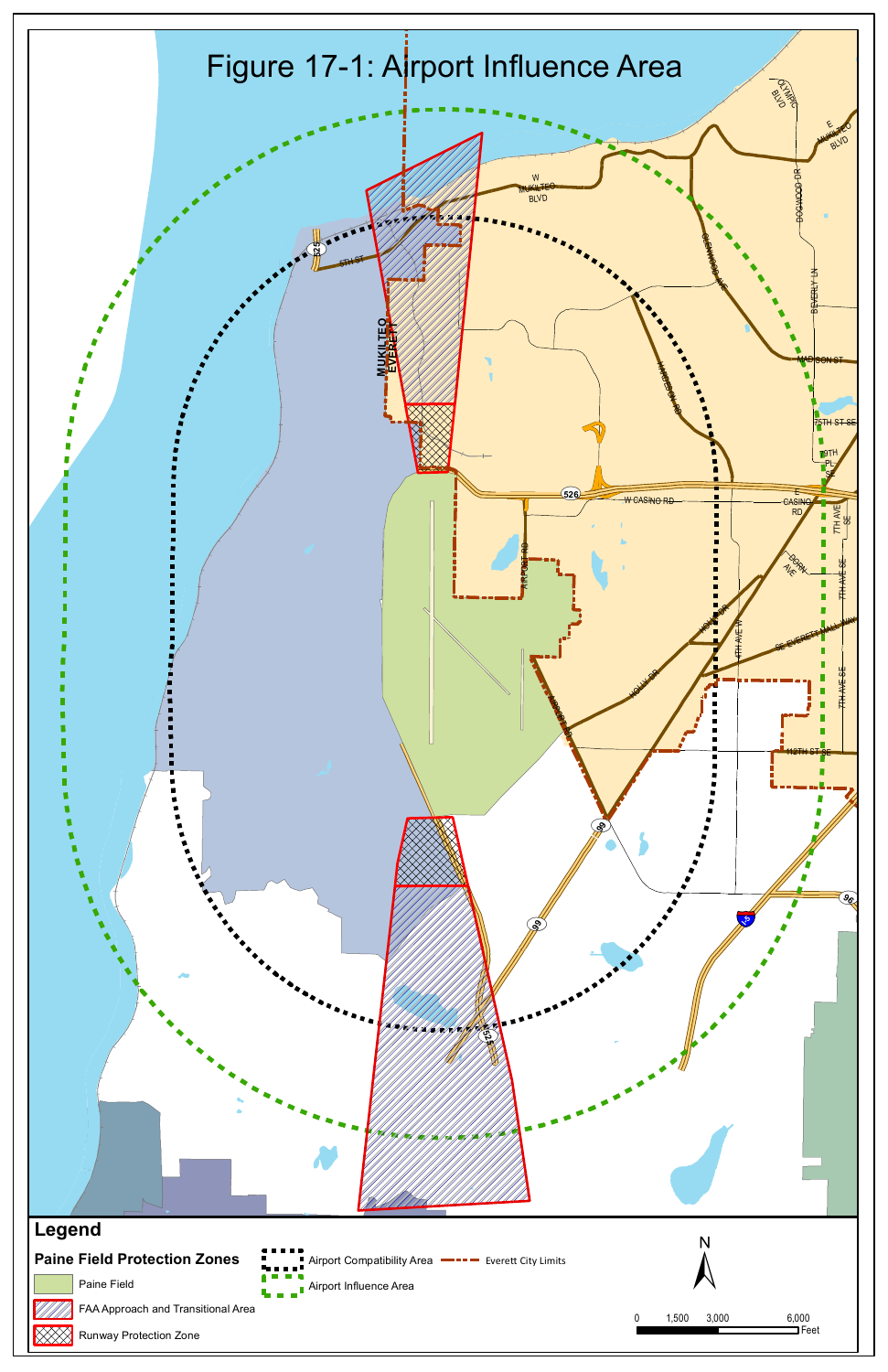

**RETURN NAME & ADDRESS:** \_\_\_\_\_\_\_\_\_\_\_\_\_\_\_\_\_\_\_\_\_\_\_\_\_

\_\_\_\_\_\_\_\_\_\_\_\_\_\_\_\_\_\_\_\_\_\_\_\_\_ \_\_\_\_\_\_\_\_\_\_\_\_\_\_\_\_\_\_\_\_\_\_\_\_\_

## **AIRPORT INFLUENCE AREA DISCLOSURE NOTICE**

PROJECT FILE NUMBER \_\_\_\_\_\_\_\_\_\_\_\_\_\_ Received by\_\_\_\_\_\_\_\_\_\_\_\_\_\_\_\_\_\_\_\_\_\_\_\_\_\_\_\_\_\_\_\_

STATE OF WASHINGTON SEC \_\_\_\_\_TWP \_\_\_\_\_\_ RGE \_\_\_\_\_

CITY OF EVERETT GRANTOR/OWNER \_\_\_\_\_\_\_\_\_\_\_\_\_\_\_\_\_\_\_\_\_\_\_\_\_

GRANTEE The Public\_\_\_\_\_\_\_\_\_\_\_\_\_\_\_\_\_\_\_\_\_\_\_

DATE STAMP

The undersigned is/are the owner(s) of the property identified by Property Tax Account Number:

A legal description is described as follows (you may attach separate pages and make reference to it):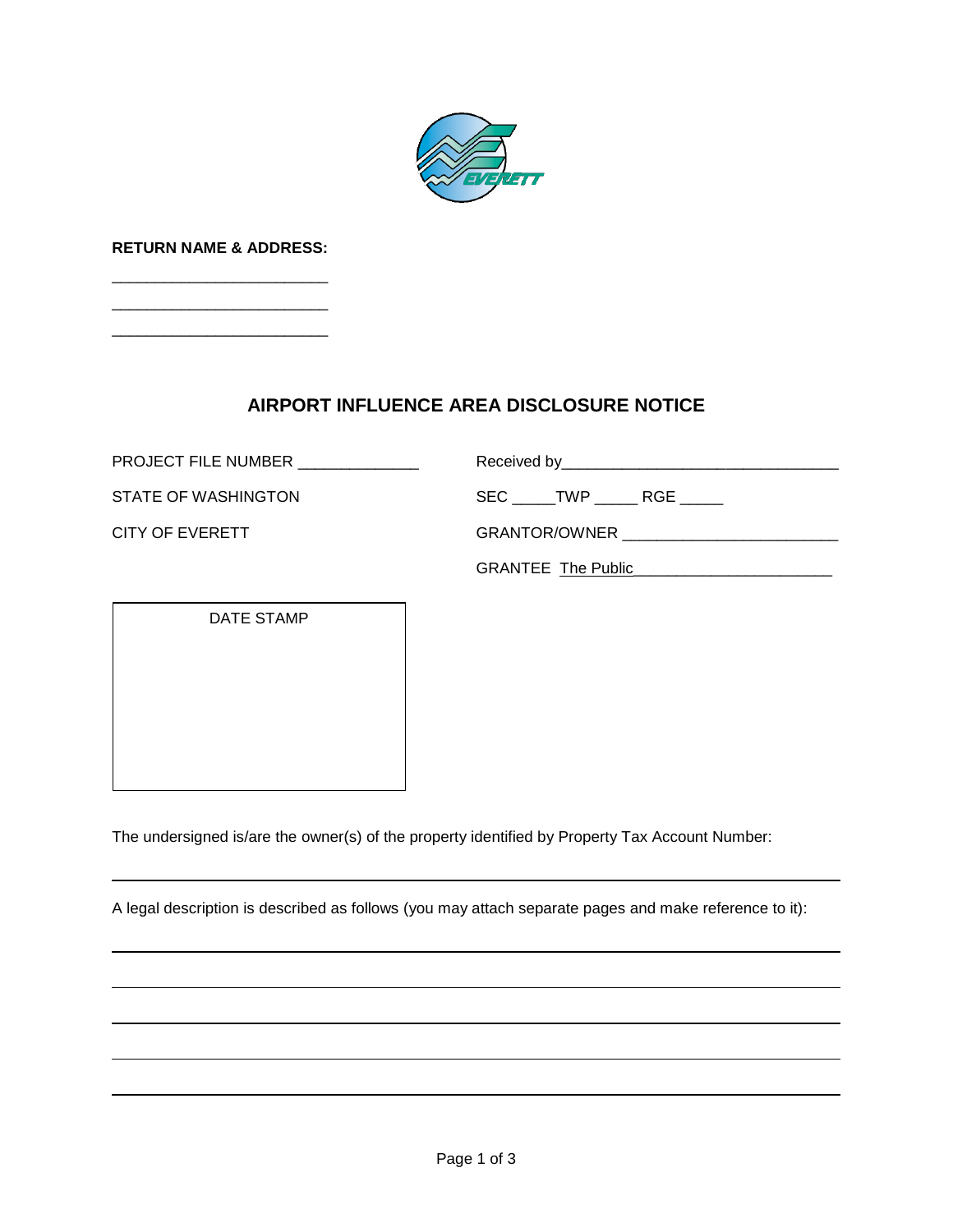#### **By signing this Disclosure Notice I acknowledge that I am aware of the following notice:**

Your real property is located within the Airport Influence Area of Paine Field. Occupants of properties within the Airport Influence Area may be subject to inconveniences or discomforts arising from aviation activities, including but not limited to noise, odors, fumes, dust, smoke, hours of operation, low overhead flights and other aeronautical activities. Everett Municipal Code (EMC) 19.17.080 requires that you receive this disclosure notice in connection with permits you are or may be seeking. A provision of EMC 20.08.100 provides that "Noise originating from aircraft in flight and sounds which originate at airports and are directly related to flight operations" is exempt from noise control regulations. The City of Everett has adopted airport compatibility regulations in Chapter 19.17 EMC which may affect you and your land. You may obtain a copy of Chapter 19.17 EMC from the City of Everett. In addition, current and future property owners are notified that the Federal Aviation Administration establishes standards and notification requirements for potential height hazards that may be caused by structures, buildings, trees and other objects affecting navigable air space through 14 Code of Federal Regulations Federal Aviation Regulations Part 77. This disclosure may no longer be applicable if the subject property is removed from the Airport Influence Area.

EMC 19.17.080 requires that this notice be signed and recorded with the County Auditor.

The undersigned has read and understands the foregoing notice and executes this acknowledgment thereof this \_\_\_\_\_\_\_\_ day of \_\_\_\_\_\_\_\_\_\_\_\_\_\_\_\_\_\_\_\_, 20\_\_\_\_\_\_.

Property Owner Signature **Property Owner Signature** Property Owner Signature

 Print Name **Print Name**